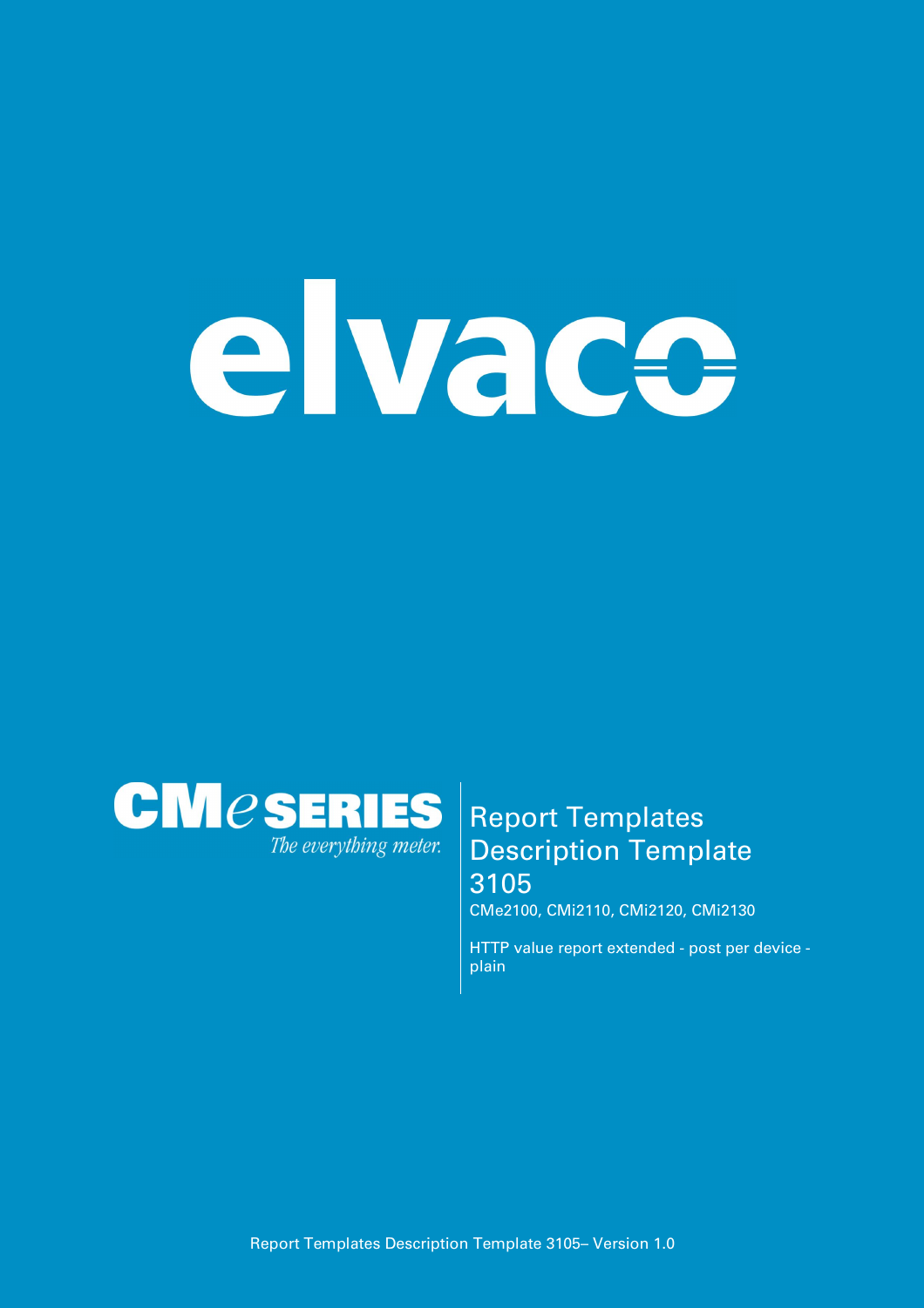

# **Contents**

| 1                       |     |       |  |
|-------------------------|-----|-------|--|
|                         | 1.1 |       |  |
|                         | 1.2 |       |  |
| $\overline{\mathbf{2}}$ |     |       |  |
|                         | 2.1 |       |  |
|                         | 2.2 |       |  |
|                         | 2.3 |       |  |
| 3                       |     |       |  |
|                         | 3.1 |       |  |
|                         |     | 3.1.1 |  |
|                         |     | 3.1.2 |  |
|                         | 3.2 |       |  |
|                         | 3.3 |       |  |
| 4                       |     |       |  |
|                         | 4.1 |       |  |
| 5                       |     |       |  |
|                         | 5.1 |       |  |
|                         | 5.2 |       |  |
|                         |     |       |  |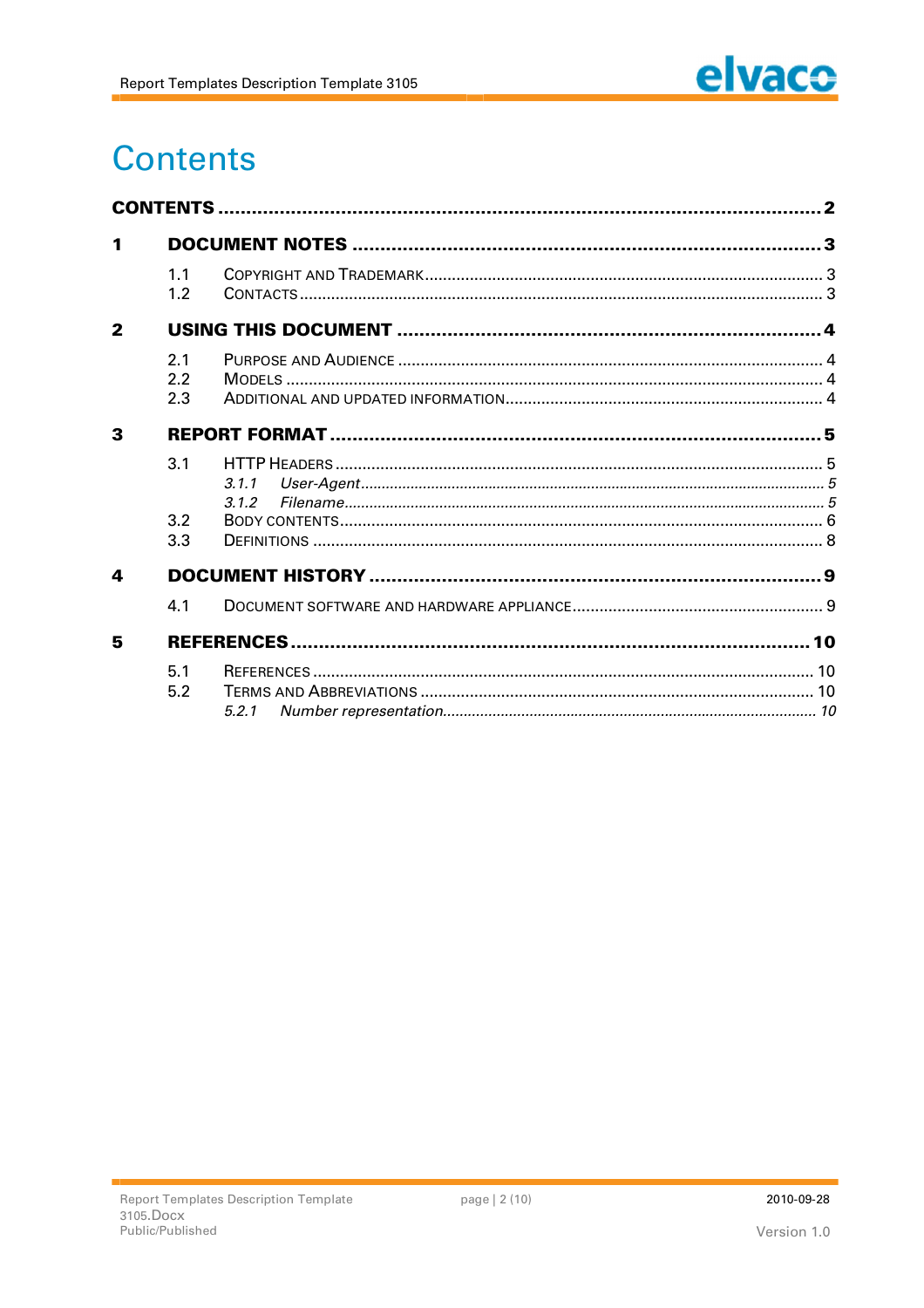# **1 Document notes**

**All information in this manual, including product data, diagrams, charts, etc. represents information on products at the time of publication, and is subject to change without prior notice due to product improvements or other reasons. It is therefore recommended that customers contact Elvaco AB for the latest product information before purchasing a CMe/CMi Series product.**

**The documentation and product are provided on an "as is" basis only and may contain deficiencies or inadequacies. Elvaco AB takes no responsibility for damages, liabilities or other losses by using this product.**

### **1.1 Copyright and Trademark**

**© 2010, Elvaco AB. All rights reserved. No part of the contents of this manual may be transmitted or reproduced in any form by any means without the written permission of Elvaco AB. Printed in Sweden.**

**CMe/CMi Series is a trademark of Elvaco AB, Sweden.**

### **1.2 Cont act s**

**Elvaco AB Headquarter**

**Energigatan 9 434 37 Kungsbacka SWEDEN**

**Phone: +46 300 30250 Fax: +46 300 18440**

**E-Mail: [info@elvaco.com](mailto:info@elvaco.com)**

**Elvaco AB Technical Support**

**Phone: +46 300 434300 E-Mail: [support@elvaco.se](mailto:support@elvaco.se)**

**Online: http://www.elvaco.com**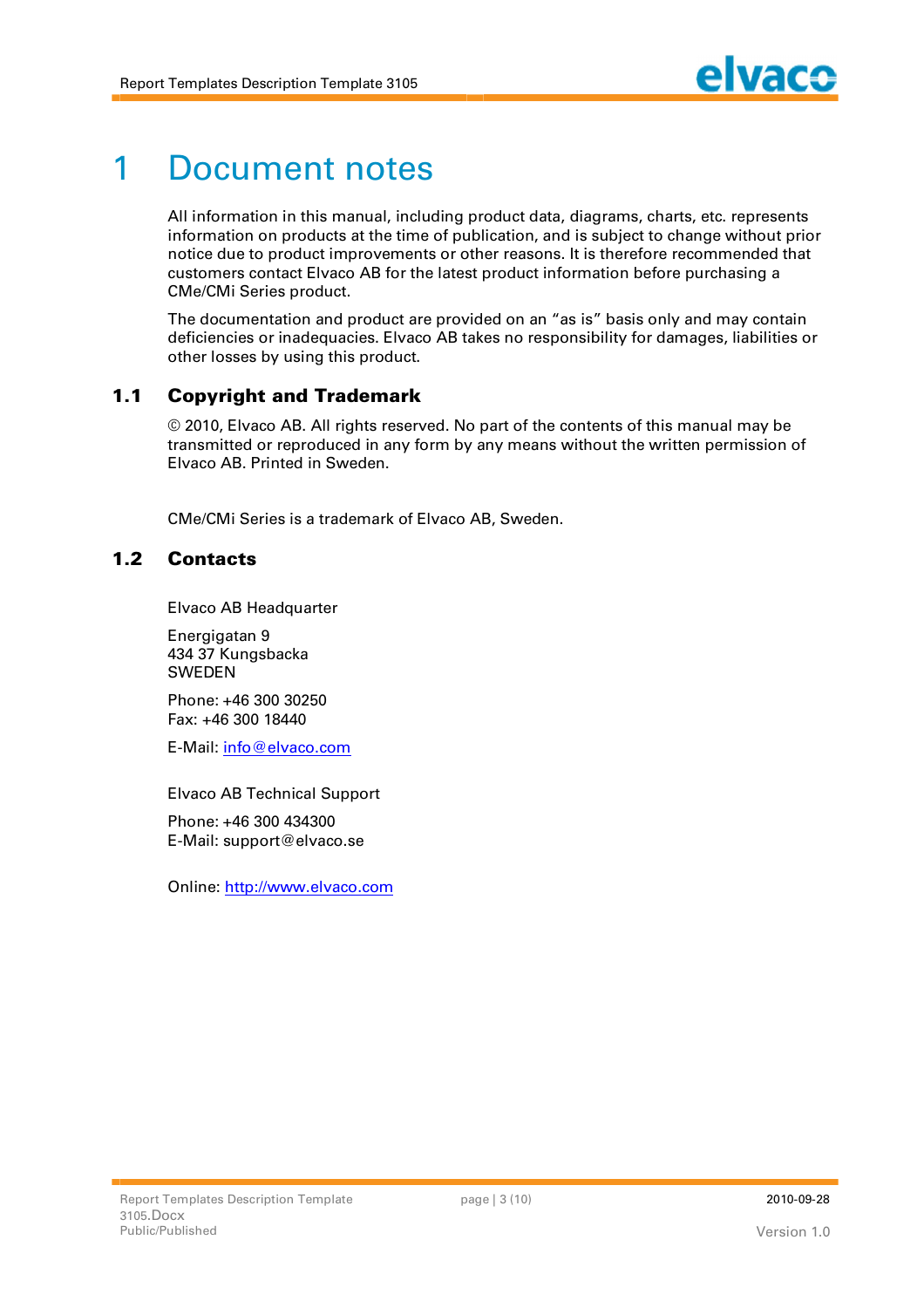

# **2 Using this document**

### **2.1 Purpose and Audience**

**This document describes the contents of the report information created from report template 3105. Use this document together with Report Template Reference Information for complete understanding of this report template contents.**

**For customer specific templates, please contact Elvaco AB.**

### **2.2 M odels**

**CMe2100,CMi2110,CMi2120,CMi2130**

### **2.3** Additional and updated information

**Latest documentation version is available on Elvaco web site at http://www.elvaco.com.**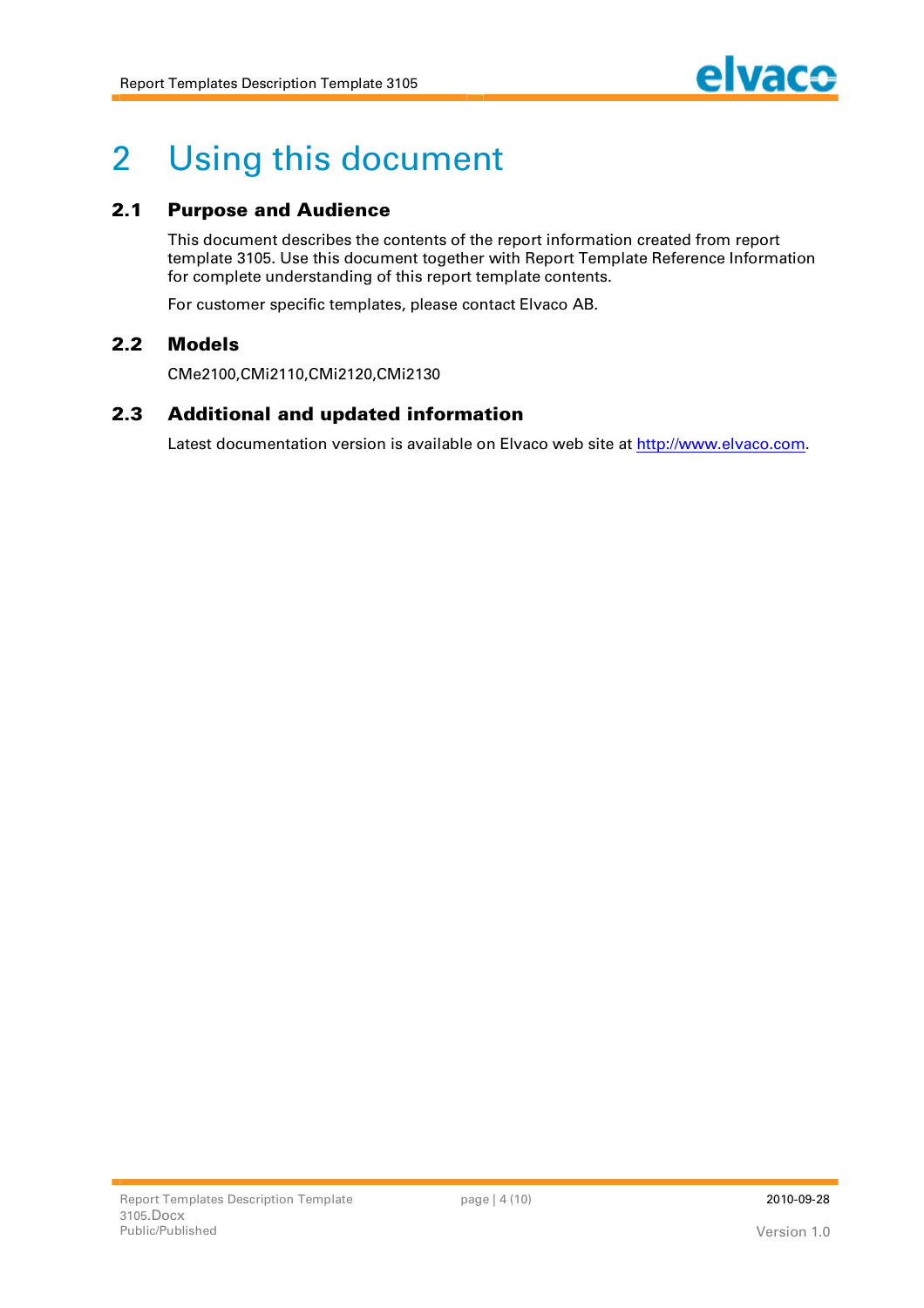# **3 Report format**

**This report contains value data in decoded format, i.e. the data is sent in clear text and no knowledge of how to decode M-Bus information is needed. This report sends a meter data report file to an HTTP server. On execution of this report, one post per device (per meter) will be sent to the HTTP Server. HTTP method used is HTTP POST.**

### **3.1 HTTP Headers**

### **3.1.1 User-A gent**

**To identify the product, the HTTP header User-Agent is filled with the following information:**

```
User-Agent=TC65i/<imei> Profile/IMP-NG Configuration/CLDC-1.1 
Model/<model> Hardware/<hw> Firmware/<fw> Application/<sw> 
Serial/<serial>
```
### **Parameter description**

| $\langle$ imei $\rangle$                               |  |  |
|--------------------------------------------------------|--|--|
| 15 digit product module IMEI number                    |  |  |
| $<$ model $>$                                          |  |  |
| Product model, i.e. CMe1000, CMe1100, CMe2000, CMe2100 |  |  |
| $\langle$ hw $\rangle$                                 |  |  |
| Product hardware version, i.e R4A                      |  |  |
| $\langle$ fw $\rangle$                                 |  |  |
| Product module firmware version, i.e. 01.100           |  |  |
| $<$ sw $>$                                             |  |  |
| Product software version, <i>i.e.</i> 1.1.0            |  |  |
| $<$ serial>                                            |  |  |
| 10 digit product serial number, i.e. 0006000000        |  |  |

### **3.1.2 Filenam e**

**Filename header is filled with a name which can be useful when storing the body contents in a file on a server share.**

**Filename is in the following format:**

**<serial-number>\_ <device-identification>\_valuereport\_<time>\_<report-id>.csv.**

**Example of a file sent from a product with serial number 0006123456 and for device with secondary address 00112233 at 2010-09-01 01:00:00:**

**0006123456\_00112233\_valuereport\_20100901010000\_3105.csv.**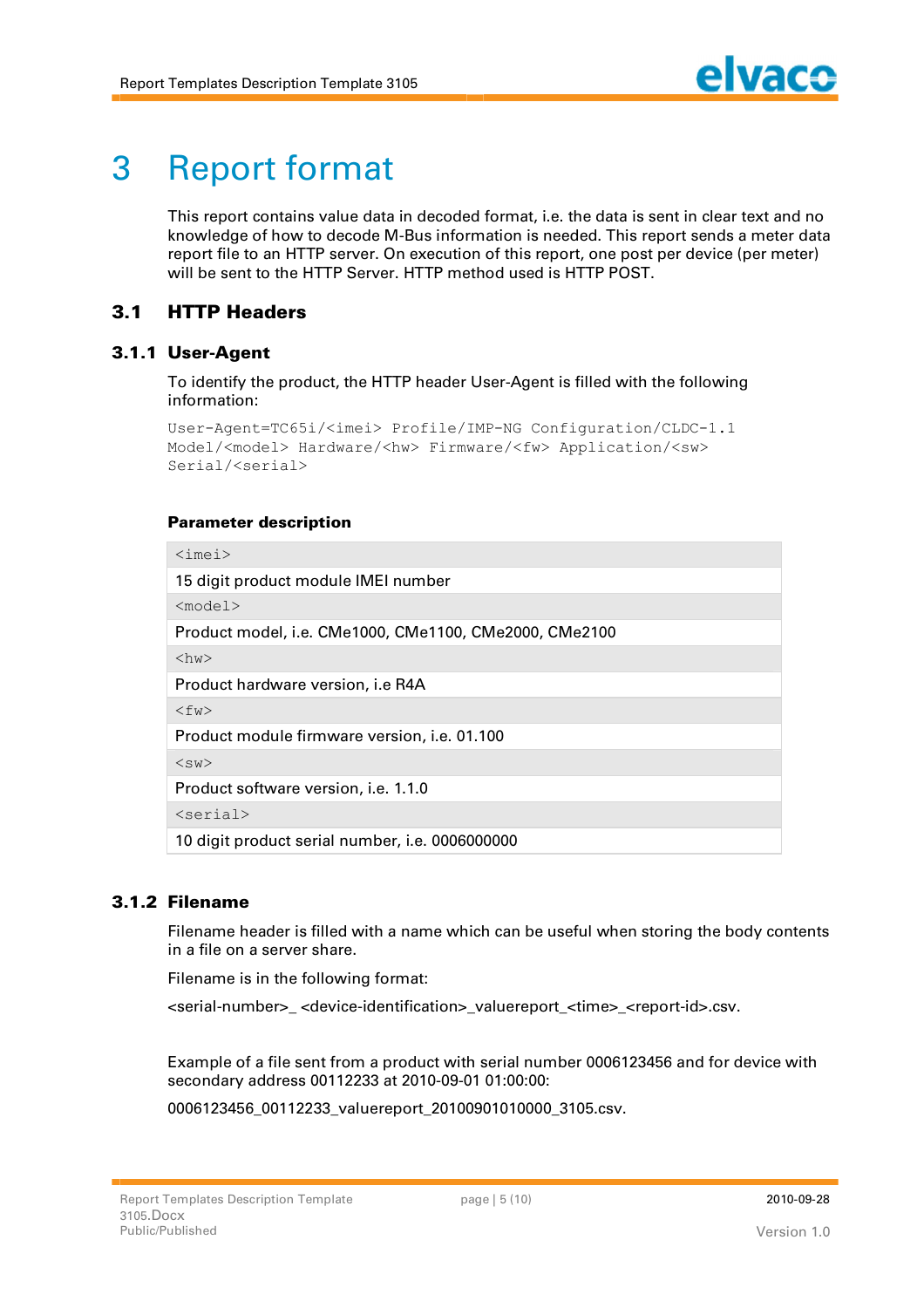### **3.2 Body contents**

**The body contains one column header line and one or more value data lines. Each column header in the first line of a file describes the contents of the value data lines. Please see Table 1 for column header descriptions.**

| Column index<br>$(0 = first column)$ | Column contents                                                                                                            | Description                                                                                                                                                                                                                                                                                                                                                                                                                                                                                                                                                                                                                                                                                                                                                                                                                                                                                                                                                                                                         |
|--------------------------------------|----------------------------------------------------------------------------------------------------------------------------|---------------------------------------------------------------------------------------------------------------------------------------------------------------------------------------------------------------------------------------------------------------------------------------------------------------------------------------------------------------------------------------------------------------------------------------------------------------------------------------------------------------------------------------------------------------------------------------------------------------------------------------------------------------------------------------------------------------------------------------------------------------------------------------------------------------------------------------------------------------------------------------------------------------------------------------------------------------------------------------------------------------------|
| 0                                    | #                                                                                                                          | Fixed field indicating column header<br>information line.                                                                                                                                                                                                                                                                                                                                                                                                                                                                                                                                                                                                                                                                                                                                                                                                                                                                                                                                                           |
| 1                                    | serial-number                                                                                                              | <b>Fixed field</b>                                                                                                                                                                                                                                                                                                                                                                                                                                                                                                                                                                                                                                                                                                                                                                                                                                                                                                                                                                                                  |
| $\overline{2}$                       | device-identification                                                                                                      | <b>Fixed field</b>                                                                                                                                                                                                                                                                                                                                                                                                                                                                                                                                                                                                                                                                                                                                                                                                                                                                                                                                                                                                  |
| 3                                    | created                                                                                                                    | <b>Fixed field</b>                                                                                                                                                                                                                                                                                                                                                                                                                                                                                                                                                                                                                                                                                                                                                                                                                                                                                                                                                                                                  |
| 4                                    | value-data-count                                                                                                           | <b>Fixed field</b>                                                                                                                                                                                                                                                                                                                                                                                                                                                                                                                                                                                                                                                                                                                                                                                                                                                                                                                                                                                                  |
| 5n                                   | <value-description></value-description>                                                                                    | Value description information. This<br>information describes the exact contents<br>of this column. Depening on meter, one or<br>more value description columns are<br>added.<br>The value description contains 6 fields<br>delimeted with comma. These fields in<br>gives the exact meaning of the contents of<br>this column.<br>The 6 fields are:<br>Description<br>Unit<br><b>Function</b><br><b>Tariff</b><br>Sub unit<br>Storage number<br>Please see Report Template Reference<br>Information for complete description of<br>these fields.                                                                                                                                                                                                                                                                                                                                                                                                                                                                    |
|                                      | Example of first line in body with column headers                                                                          |                                                                                                                                                                                                                                                                                                                                                                                                                                                                                                                                                                                                                                                                                                                                                                                                                                                                                                                                                                                                                     |
|                                      | #serial-number;device-identification;created;value-data-<br>error,, inst-value, 0, 0, 0; on-time no-error, hour (s), inst- | count; parameter-set-id no-error,, inst-value, 0, 0, 0; datetime no-<br>value, 0, 0, 0; energy no-error, Wh, inst-value, 1, 0, 0; energy no-<br>error, Wh, inst-value, 2, 0, 0; energy no-error, Wh, inst-value, 1, 2, 0; energy<br>no-error, Wh, inst-value, 2, 2, 0; manufacturer-specific, , inst-<br>value, 0, 0, 0; power manufacturer-specific, W, inst-value, 0, 0, 0; power<br>manufacturer-specific, W, inst-value, 0, 0, 0; power manufacturer-<br>specific, W, inst-value, 0, 0, 0; power manufacturer-specific, W, inst-<br>value, 0, 2, 0; power manufacturer-specific, W, inst-value, 0, 2, 0; power<br>manufacturer-specific, W, inst-value, 0, 2, 0; power no-error, W, max-<br>value, 1, 0, 0; power no-error, W, max-value, 2, 0, 0; voltage manufacturer-<br>specific, V, inst-value, 0, 0, 0; voltage manufacturer-specific, V, inst-<br>value, 0, 0, 0; voltage manufacturer-specific, V, inst-value, 0, 0, 0; current<br>manufacturer-specific, A, inst-value, 0, 0, 0; current manufacturer- |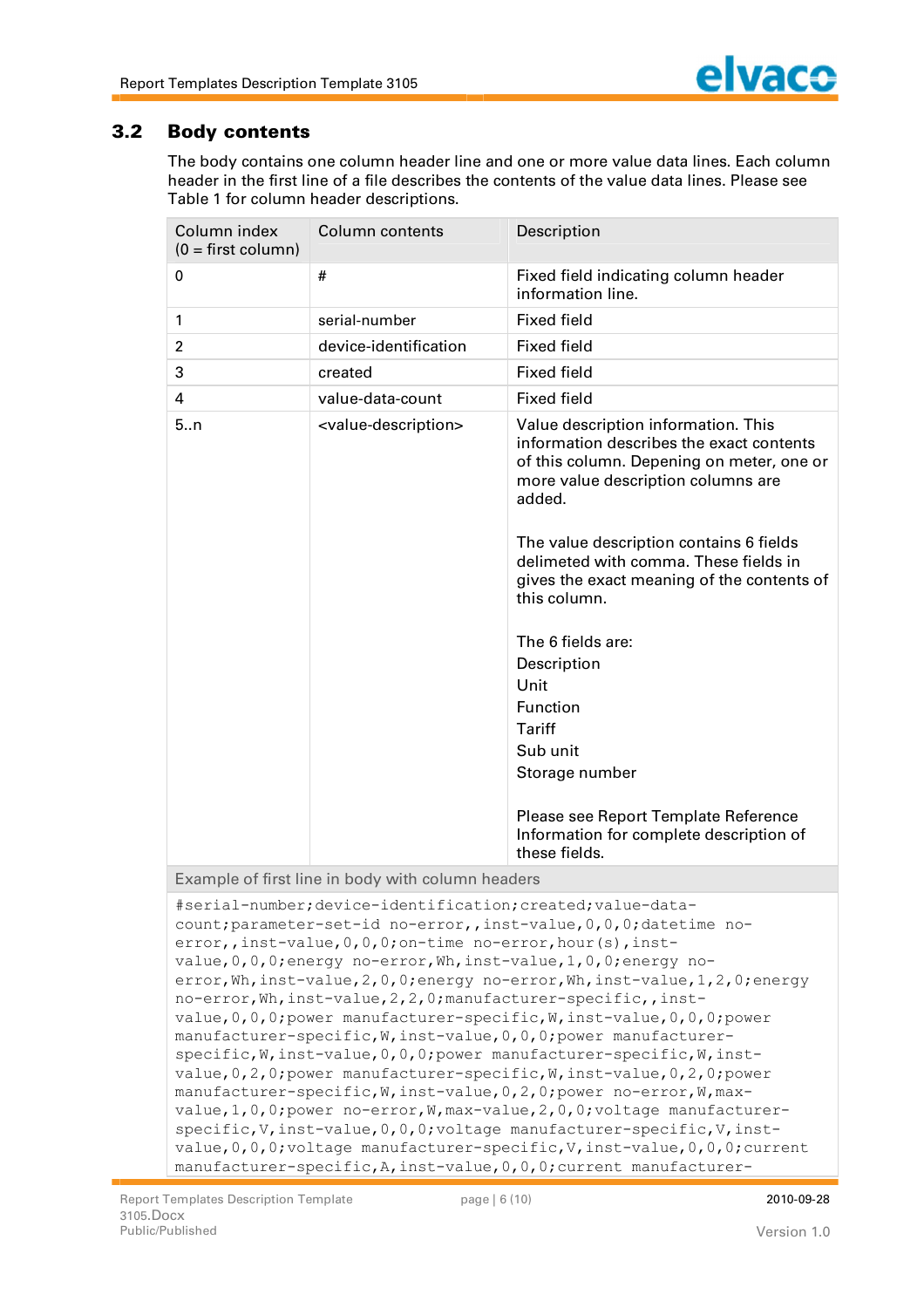

```
specific, A, inst-value, 0, 0, 0; current manufacturer-specific, A, inst-
value,0,0,0;manufacturer-specific,,inst-value,0,0,0;manufacturer-
specific,, inst-value, 0, 0, 0; manufacturer-specific,, inst-
value,0,0,0;manufacturer-specific,,inst-value,0,0,0;reset-counter no-
error,,inst-value,0,0,0;error-flags-dev-spec no-error,,inst-
value, 0, 0, 0; datetime no-error,, inst-value, 0, 0, 0
```
**Example of value data lines**

```
06000885;00902947;2010-04-19 
00:00:00;00;1048543;353506619;420;104730;50;1420;80;1;0;0;0;0;0;0;5550
;220;239;239;239;0,00;0,00;0,00;498;0;0;0;9;0;352718348
06000885;00902947;2010-04-19 
01:00:00;00;1048543;353506875;421;104730;50;1420;80;1;0;0;0;0;0;0;5550
;220;238;238;238;0,00;0,00;0,00;497;0;0;0;9;0;352718348
06000885;00902947;2010-04-19 
02:00:00;00;1048543;353507131;422;104730;50;1420;80;1;0;0;0;0;0;0;5550
;220;240;240;240;0,00;0,00;0,00;497;0;0;0;9;0;352718348
06000885;00902947;2010-04-19 
03:00:00;00;1048543;353566779;423;104730;50;1420;80;1;0;0;0;0;0;0;5550
;220;242;242;242;0,00;0,00;0,00;498;0;0;0;9;0;352718348
```
**Example of body with all contens**

```
#serial-number;device-identification;created;value-data-
count;parameter-set-id no-error,,inst-value,0,0,0;datetime no-
error,, inst-value, 0, 0, 0; on-time no-error, hour(s), inst-
value,0,0,0;energy no-error,Wh,inst-value,1,0,0;energy no-
error, Wh, inst-value, 2, 0, 0; energy no-error, Wh, inst-value, 1, 2, 0; energy
no-error,Wh,inst-value,2,2,0;manufacturer-specific,,inst-
value,0,0,0;power manufacturer-specific,W,inst-value,0,0,0;power 
manufacturer-specific,W,inst-value,0,0,0;power manufacturer-
specific,W,inst-value,0,0,0;power manufacturer-specific,W,inst-
value,0,2,0;power manufacturer-specific,W,inst-value,0,2,0;power 
manufacturer-specific,W,inst-value,0,2,0;power no-error,W,max-
value,1,0,0;power no-error,W,max-value,2,0,0;voltage manufacturer-
specific, V, inst-value, 0, 0, 0; voltage manufacturer-specific, V, inst-
value, 0, 0, 0; voltage manufacturer-specific, V, inst-value, 0, 0, 0; current
manufacturer-specific,A,inst-value,0,0,0;current manufacturer-
specific, A, inst-value, 0, 0, 0; current manufacturer-specific, A, inst-
value,0,0,0;manufacturer-specific,,inst-value,0,0,0;manufacturer-
specific,,inst-value, 0, 0,0;manufacturer-specific,,inst-
value,0,0,0;manufacturer-specific,,inst-value,0,0,0;reset-counter no-
error,,inst-value,0,0,0;error-flags-dev-spec no-error,,inst-
value, 0, 0, 0; datetime no-error,, inst-value, 0, 0, 0
06000885;00902947;2010-04-19 
00:00:00;00;1048543;353506619;420;104730;50;1420;80;1;0;0;0;0;0;0;5550
;220;239;239;239;0,00;0,00;0,00;498;0;0;0;9;0;352718348
06000885;00902947;2010-04-19 
01:00:00;00;1048543;353506875;421;104730;50;1420;80;1;0;0;0;0;0;0;5550
;220;238;238;238;0,00;0,00;0,00;497;0;0;0;9;0;352718348
06000885;00902947;2010-04-19 
02:00:00;00;1048543;353507131;422;104730;50;1420;80;1;0;0;0;0;0;0;5550
;220;240;240;240;0,00;0,00;0,00;497;0;0;0;9;0;352718348
06000885;00902947;2010-04-19 
03:00:00;00;1048543;353566779;423;104730;50;1420;80;1;0;0;0;0;0;0;5550
```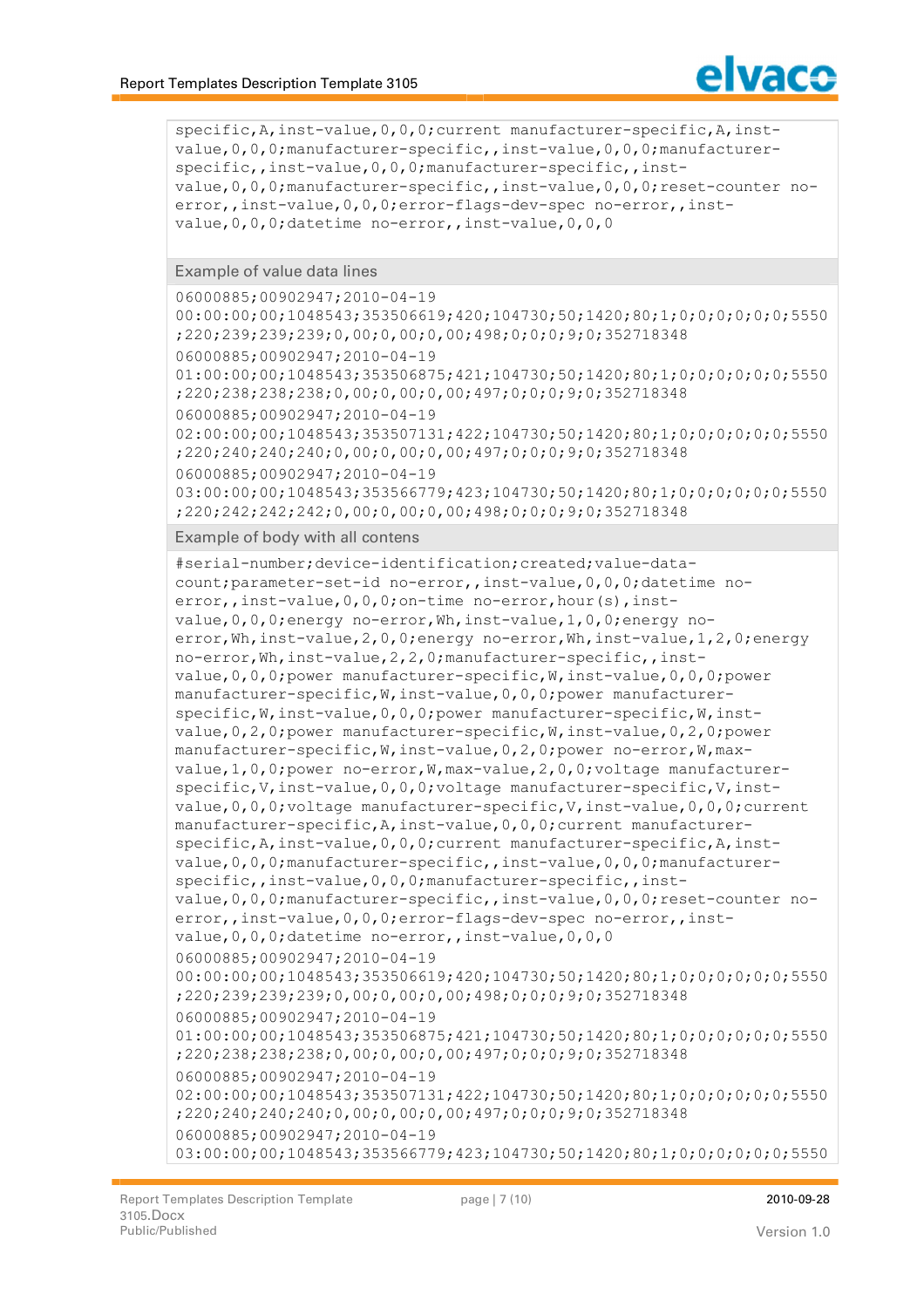;220;242;242;242;0,00;0,00;0,00;498;0;0;0;9;0;352718348

*Table 1 File contents and example file*

### **3.3 Def init ions**

| <b>Type</b>                 | Value                                                                                                         | Description                                       |
|-----------------------------|---------------------------------------------------------------------------------------------------------------|---------------------------------------------------|
| Column delimiter            | Semi-colon ";"                                                                                                | The field separator                               |
| Decimal point<br>delimiter  | Default comma ",". Can<br>be changed with<br>configuration key<br>common.product.cultur<br>e.decimalseparator | Decimal separator character                       |
| End of line<br>character(s) | CRLF (0x0D0A)                                                                                                 | End of every line, before starting a new<br>line. |

*Table 2 Definitions*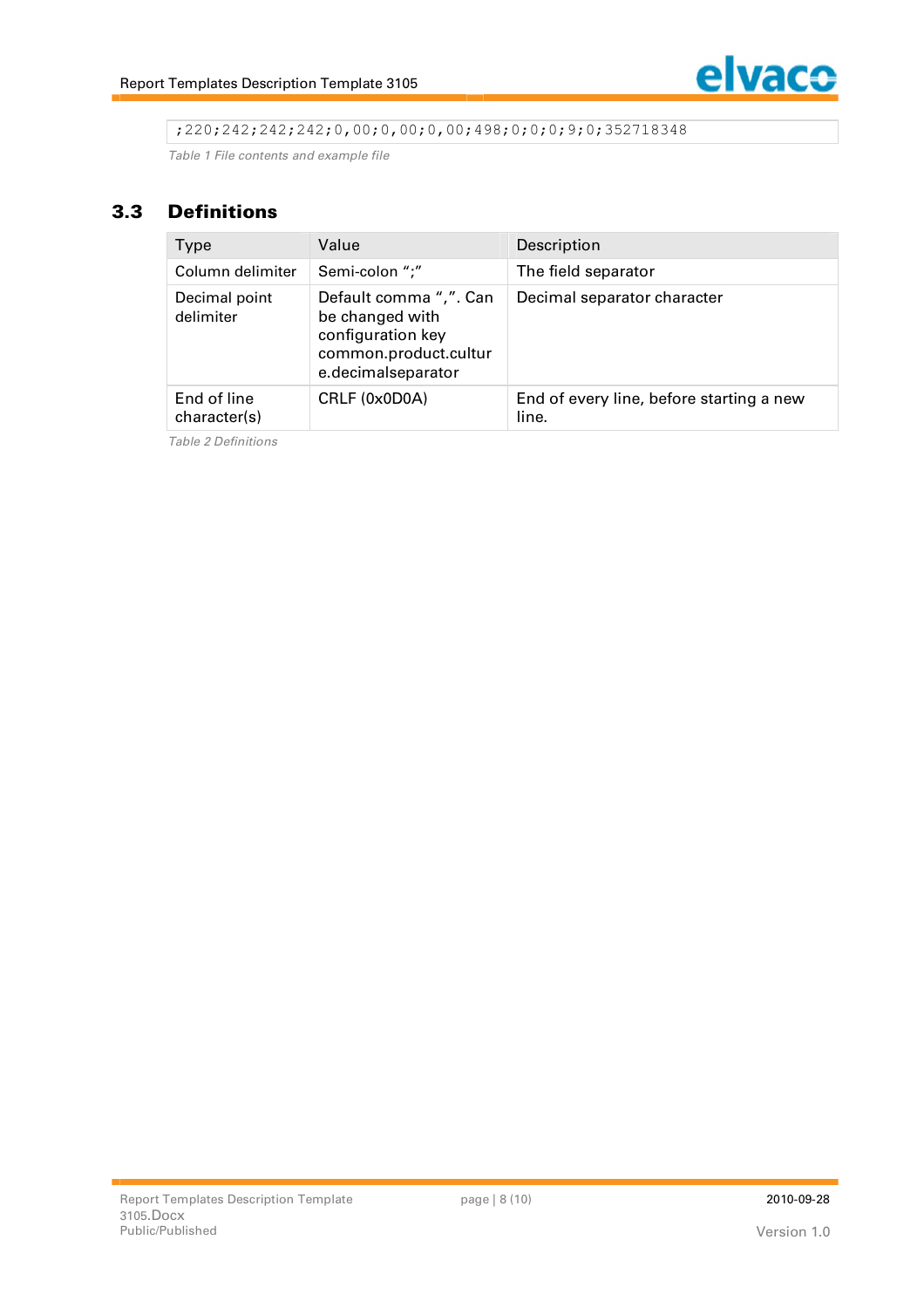

# **4 Document History**

| <b>Version</b> | <b>Date</b> | <b>Description</b> | <b>Author</b> |
|----------------|-------------|--------------------|---------------|
| 1.0            | 2010-09-27  | First release      | David Vonasek |
|                |             |                    |               |
|                |             |                    |               |
|                |             |                    |               |
|                |             |                    |               |

### **4.1 Document software and hardware appliance**

| <b>Type</b> | <b>Version</b> | <b>Date</b>              | <b>Comments</b> |
|-------------|----------------|--------------------------|-----------------|
| Hardware    | $\blacksquare$ | $\overline{\phantom{a}}$ | -               |
| Software    | >1.1.5         | 2010-03                  |                 |